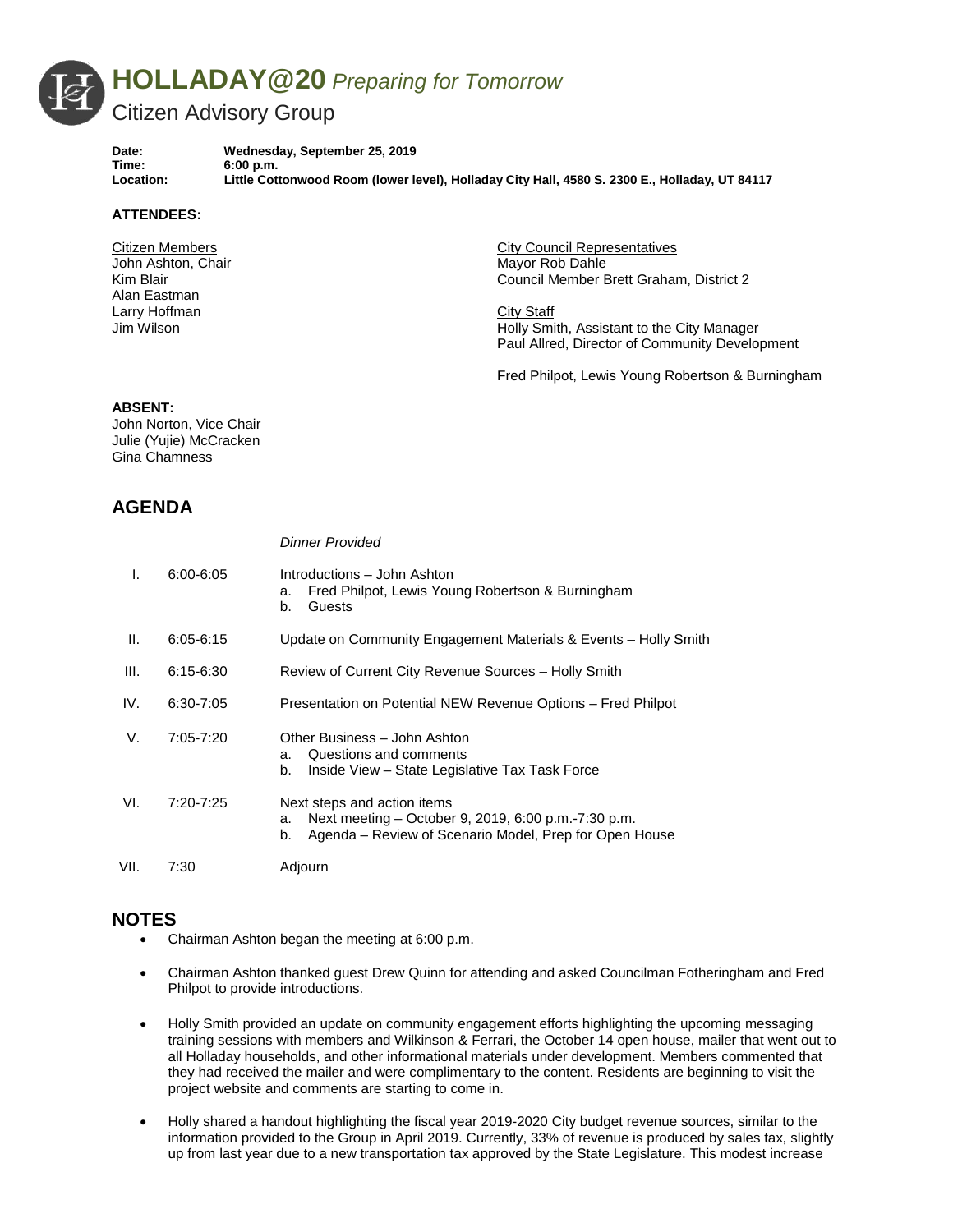was used by the City for road maintenance. Property tax accounts for 28% of City revenue; the property tax rate has not been increased by the City since its 1999 incorporation. The sales tax and property tax revenues are primarily spent on public safety (fire and police services), which accounts for about 48% of the City's budget expenditures. Franchise fees produce 16% of revenue and are used for general City purposes. 7% is from governmental revenue, like the B&C road funds that are used for road maintenance. The remaining 10% of revenue from the Justice Court and 6% from licenses and permits (like building permits and business licenses) are used to cover the administrative costs of providing services by the respective departments.

- Fred Philpot provided a presentation on revenue sources utilized by municipalities. He commented that many cities are facing similar challenges like Holladay and are seeking strategies to meet a growing need for more funding to continue services and address capital infrastructure needs.
	- o The primary revenues available to the general fund include property tax, sales tax, franchise fees, and building and development fees.
	- o Revenue sources are often compared to a stool 3 or 4 legs are needed to provide a balanced, stable environment for the City to successfully meet its obligations in times of prosperity and recession.
	- o The most common funding tools available to municipalities include:
		- Increasing taxes, which is stable but challenging as it does not capture inflation, results in loss of buying power, and requires Truth in Taxation hearing. Holladay's property tax rate was 16% of the total tax bill in 2004; now it's only 10% of the total tax bill.
		- Bonding, which helps amortize substantial cost, but may be a more expensive option of time. Many entities use bonding and it is ideal for bell-shaped capital cost curves. However, it can double the cost of capital infrastructure due to added interest and cost of issuance.
		- Establishing enterprise funds, which provide fees for specific services, like a storm enterprise fund or transportation utility fund.
		- Creating Community Reinvestment Area, which allows the reallocation of tax increment but requires participation from other taxing entities.
		- Charging impact fees for growth related infrastructure in compliance with the Impact Fee Act.
		- Establishing assessment areas (AA) or a public improvement district (PID) to isolate cost to a specific area with an associated tax or fee. AAs and PIDs can require a lot of administrative effort and be costly. PIDs require 100% consent of property owners within the PID boundary.
	- $\circ$  Property tax is the most stable source and rate controlled by the City Council; although, most cities have not regularly increased taxes due to the political will needed to go through a Truth in Taxation process. The Certified Tax Rate ensures revenue neutrality for the collection of property taxes.
	- o Member discussion included, but was not limited to the following highlights:
		- Currently, 33% of the City's revenue comes from sales tax; LYRB recommends sales tax in excess of 50% would be concerning.
		- LYRB considers Holladay's H@20 process ideal for addressing revenue challenges. The challenge is in implementation. Many cities that are/were in similar situations as Holladay are starting to do a revenue review annually and if necessary, a Truth in Taxation process every year, instead of waiting several years, as had been the trend in Utah.
		- One consideration Holladay residents will need to address is their funding model preference. A bond-model would have lower upfront fees but come at a higher cost over time, yet improvements could be implemented quicker. A pay-as-you-go model would have higher upfront costs, be cheaper over time, yet improvements could only be constructed once funding has built up and may not be fully enjoyed by the residents paying for them for several years.
		- LYRB addressed several questions on bonding. Cities use sales tax, GO, and municipal bonding for different project purposes. You can issue multiple bonds but there are rules. You can link enterprise funds with bonds.
- "Inside View" focused on the State Legislative Tax Force efforts to look at the current tax structure. Mayor Dahle and Councilman Graham provided insight. The topic was first introduced during the 2019 Leg Session with a lot of pushback against a proposal to charge sales tax against services. A series of town halls were held by the Tax Force over the summer to get feedback. Many cities and the ULCT provided comments, as changes as the State level can have a ripple-effect, adversely impacting municipalities in their collection of sales tax and other taxes currently on the table for reconsideration. The Governor has made a commitment to the process, thus a deadline of sorts is in effect, but details are TBD. It will continue to be a hot topic in the coming 2020 Leg Session.